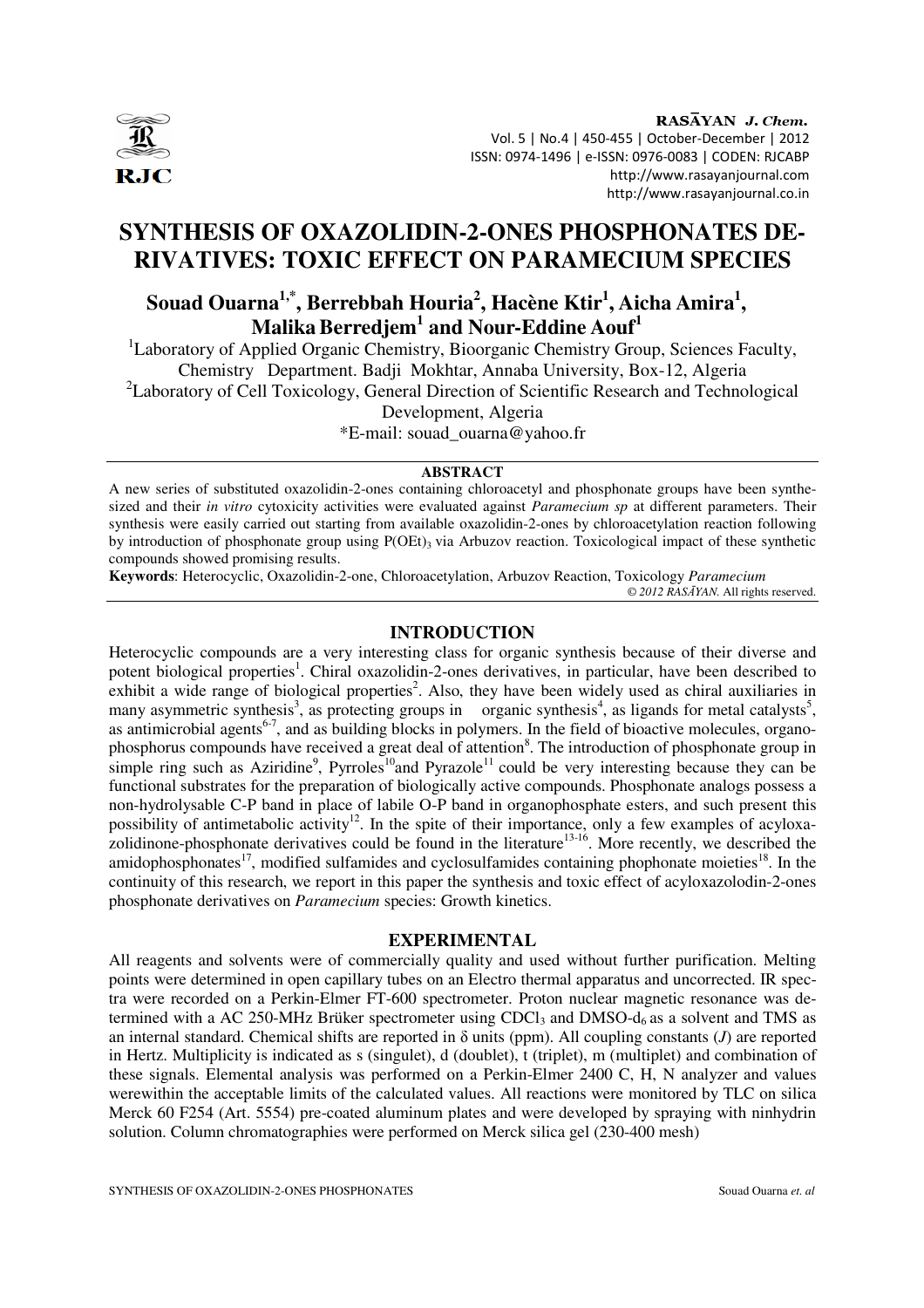# **RESULTS AND DISCUSSION**

The chiral oxazolidinon-2-ones can be prepared in two steps starting from the corresponding (L) amino acids (Ala, Val, Leu, Phe), reduction with sodium borohydride, and cyclization using diethyl carbonate<sup>19</sup>. The starting chiral *N*-chloroacetyl oxazolidin-2-ones (**2a–2d)** were easily prepared in excellent yield (80– 90%) by treatment of the corresponding commercially available or easy accessible chiral oxazolidin-2 ones (**1a-1d**) with *n*-BuLi in (CH<sub>2</sub>Cl<sub>2</sub>) followed by chloroacetylation using chloroacetyl chloride. The structure of all different *N*-chloroacetyloxazolidin-2-ones (**2a-2d)** were unambiguously confirmed by usual spectroscopic methods. The different <sup>1</sup>H NMR spectra showed a signal (singulet) at 4.7-4.8 ppm corresponding to CH<sub>2</sub>Cl protons. These compounds exhibited characteristic absorption in the IR spectrum with the absorption at1718–1728 cm<sup>-1</sup> (C=O)<sub>amide</sub> and showed band at 1782-1800 cm<sup>-1</sup>(C=O)<sub>cyle</sub>, suggesting its electrophilic ability<sup>20</sup>. The next step is phosphorylation of the (2a-2d) in the Michaelis–Arbuzov<sup>21</sup> reaction conditions. The introduction of phosphonate moiety was performed using triethylphosphite. The reaction of chloracetyloxazolidin-2-ones with 2 equiv. of triethylphosphite at 130-150 °C gave the corresponding phosphonates (**3a-3d)** after 10 hours of stirring (Scheme 1). The phosphonates derivatives were obtained with moderate yields 45-52 % after purification on column silica gel. The structure of the (3a-3d) was confirmed by <sup>1</sup>H NMR and IR. The different <sup>1</sup>H NMR showed two caracetistic signal, triplet and quadruplet at 1-1.2 ppm and 4.2-4.4 ppm corresponding at ethyl groupement for phophonate moiety**.***(***3a-3d**) exibited characteristic absorption in the IR spectrum with the absorption at 1248-1262 cm<sup>-1</sup> (P=O). Elemental (C,H,N) analysis indicated that the calculated and observed values were within the acceptable limits  $(\pm 0.4\%)$ .



# **General procedure for the preparation of (S)-4-Alkyl/Benzyl-N-chloroacetyl-oxazolidin-2-ones (2a-2d))**

A solution of oxazolidin-2-one (1 mmol) in dry dichloromethane (5mL) and *n*-BuLi (1.1 mmol) were taken in 50 ml round bottom flask under nitrogen, the solution is cooled to 0°C over 30 min. A solution of chloroacetyl chloride (2.2 mmol) in the same solvent was added drop wise at  $0^{\circ}$ C for 60 min. the resulting mixture was then stirred at room temperature overnight. The organic layer was dried over anhydrous sodium sulfate and removed under reduced pressure. The crude product is purified by silica gel column chromatography eluted with (DCM -MeOH-9.5:0.5) to give white solid.

#### **(S)-4-Methyl-***N***-chloroacetyl-oxazolidin-2-one (2a)**

Yield: 90%. White solid.m.p.76-78°C. FT-IR (KBr, v cm<sup>-1</sup>): 1665 (C=O <sub>amide</sub>), 1785 (C=O<sub>cycle</sub>), 775 (C-Cl).<sup>1</sup>H NMR (250 MHz, CDCl<sub>3</sub>,  $\delta$  ppm): 1.60 (d,  $J = 6.1$  Hz, 3H, CH<sub>3</sub>), 4.35 (m, 2H, C**H**<sub>2</sub>-CH<sup>\*</sup>), 4.55(s, 2H, C**H**2-Cl), 4.30 (m, 1H, C**H**\*).<sup>13</sup>C NMR (CDCl3, δ ppm): 169.2, 150.2, 70.0, 65.2, 56.1, 19.2. Calcd. for C6H8NO3Cl: C, 40.56; H, 4.50; N, 7.88; Found; C, 40.29; H, 4.39; N, 7.80.

# **(S)-4-Isopropyl-***N***-chloroacetyl-oxazolidin-2-one (2b)**

Yield: 82 %. White solid. m.p. 98-100 °C. FT-IR (KBr,v cm<sup>-1</sup>): 1668 (C=O <sub>amide</sub>), 1790 (C=O<sub>cycle</sub>), 700-800 (C-Cl). <sup>1</sup>H NMR (250 MHz, CDCl3, δppm):1.00-0.93- (2d, *J*= 9Hz, 6H, 2C**H3**), 2.48 (m, 1H, C**H**- (CH<sub>3</sub>)<sub>2</sub>) 4.30 (m, 2H, C**H**<sub>2</sub>-CH<sup>\*</sup>), 4.20 (m, 1H, C**H**<sup>\*</sup>), 4.60 (s, 2H, C**H**<sub>2</sub>-Cl).<sup>13</sup>C NMR (CDCl<sub>3</sub>, δ ppm):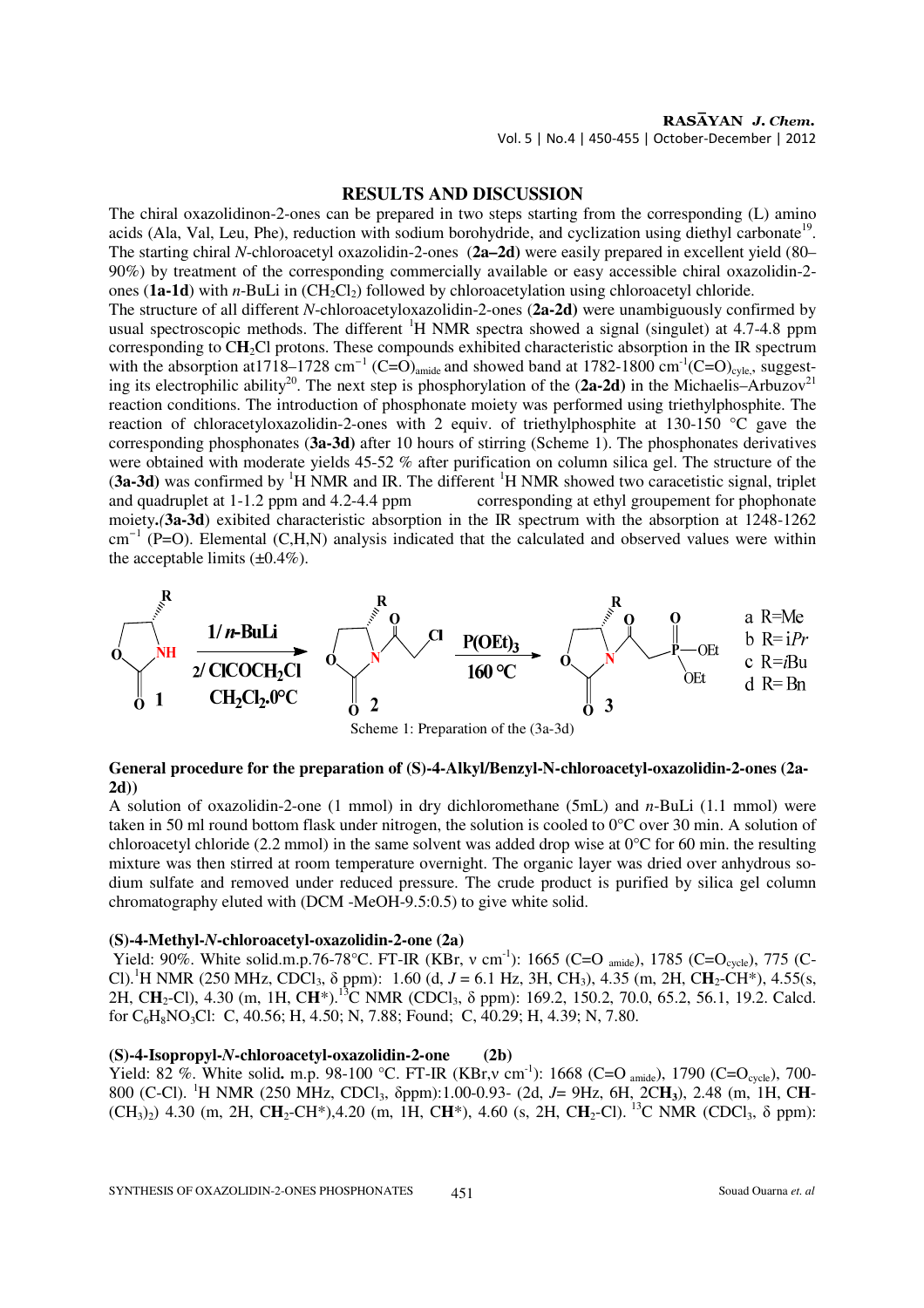172.2, 152.8, 68.2, 64.7, 63.3, 29.3, 19.3.16.2. Calcd. for  $C_8H_{12}NO_3Cl$ : C, 46.71; H, 5.83; N, 6.81.Found; C, 46.79; H, 5.85; N, 6.80.

# **(S)- 4- Isobutyl** *N***-chloroacetyl-oxazolidin-2-one (2c)**

Yield: 80%. White solid. m.p. 112-114 °C. FT-IR (KBr, ν cm<sup>-1</sup>): 1670 (C=O <sub>amide</sub>), 1793 (C=O<sub>cycle</sub>), 771  $(C-CI)$ .<sup>1</sup>H NMR (250 MHz, CDCl<sub>3</sub>,  $\delta$  ppm): 0.95-1.10 (2d,  $J = 9.0$  Hz, 6H, 2(CH<sub>3</sub>)<sub>2</sub>, 1.70 (m, 2H,CH<sup>\*</sup>-C**H**2-CH), 2.10 (m, 1H, C**H**-(CH3)2 ), 4.20 (m, 1H,C**H**\*), 4.50 (m, 2H, O-C**H**2),4.80 (s, 2H, C**H**2-Cl).<sup>13</sup>C NMR (CDCl<sub>3</sub>, δ ppm): 168.4, 150.1, 68.8, 64.6, 61.1, 41.1, 24.5, 23.2, 21.2. Calcd.for C<sub>9</sub>H<sub>14</sub>NO<sub>3</sub>Cl: C, 49.20; H, 6. 37; N, 6.37. Found: C, 49.29; H, 6.35; N, 6.40.

#### **(S)-4-Benzyl-***N***-chloroacetyl-oxazolidin-2-one (2d)**

Yield: 88%. White crystal. m.p. 68-70°C. FT-IR (KBr, v cm<sup>-1</sup>): 1682 (C=O <sub>amide</sub>), 1780 (C=O<sub>cycle</sub>), 774 (C-Cl). <sup>1</sup>H NMR (250 MHz, CDCl<sub>3</sub>,  $\delta$  ppm): 2.80-3.20( ddd,  $J = 13.4$ , 9.5, 3.2 Hz, 2H, CH<sub>2</sub>-Ph), 4.20-4.30 (m, 2H, O-C**H**2), 4.36 (m, 1H, C**H**\*), 4.75 (s, 2H, C**H**2-Cl), 7.20-7.38 (m, 5H, Ar**H**).<sup>13</sup>C NMR (CDCl3, ppm):169.1, 151.2,138.5, 129.3, 128, 127.5,126.2, 67.1, 65.4, 43.7. Calcd.for C<sub>12</sub>H<sub>12</sub>NO<sub>3</sub>Cl: C, 56.80; H, 4.73; N, 5.52. Found: C, 56.85; H, 4.67; N, 5.50.

# **General procedure for the preparation of (S)-4-alkyl/benzyl-N-diethylphosphoryl acetyl-oxazolidin-2-one (3a-3d)**

The triethylphosphite (4.25mL, 5 eq, 4.96 mmol) and *N*-chloroacetyloxazolidin-2-one were heated at (160 ◦C) under argon. The resulting solution was heated at reflux for an addition 4 hours. The undesired product was removed by a short distillation system. The reaction was monitored with TLC, who indicates the total disappearance of the starting product and the appearance of a product revealed to the molybdenum blue. The crude compound was purified by column chromatography (dichloromethane/methanol, 9/1) to afford the corresponding *N*-4-alkyl/benzy-*N*-diethylphosphorylacetyl-oxazolidin-2-one in moderate yield. 48-42 %

# **(S)-4-Methyl-***N***-diethylphosphoryl-acetyl-oxazolidin-2-one** (**3a)**

Yield: 45%. Yellow oil. FT-IR (KBr,v cm<sup>-1</sup>): 1262 (P=O), 1005 (P-O), 1648 (C=O <sub>amide</sub>), 1782.5  $(C=O_{cycle})$ . <sup>31</sup>P NMR (200 MHz, CDCl<sub>3</sub>, δppm): 16 .5.<sup>1</sup>H NMR (250 MHz, CDCl<sub>3</sub>, δ ppm): 1.34 (t, *J* = 7.1 Hz, 6H, (C**H**3CH2)2P), 1.60 (d, *J*= 6.1 Hz, 3H, C**H**3), 2.82 (d, *J*H/P =3.1 Hz, 1 H, C**H**2P), 4.05 (q, *J* = 7.1 Hz, 4H, (CH<sub>3</sub>CH<sub>2</sub>O), 4.65 (m, 2H, CH<sub>2</sub>-CH<sup>\*</sup>), 4.15 (m, 1H, CH<sup>\*</sup>),<sup>13</sup>C NMR (CDCl<sub>3</sub>, δ ppm): 168.3, 152.2, 68.7, 61.5, 56.4, 41.8, 18.7, 16.3.Calcd.for C<sub>10</sub>H<sub>18</sub>NO<sub>6</sub>P: C, 43.01; H, 6.45 N, 5.01. Found: C, 43.05; H, 4.47; N, 5.06.

# **(S)-4-Isopropyl-***N***-diethylphosphoryl-acetyl-oxazolidin-2-one** (**3b**

Yield: 48%. Yellow oil. FT-IR (KBr, v cm<sup>-1</sup>): 1252 (P=O), 1008 (P-O), 1649.1 (C=O <sub>amide</sub>), 1792.5  $(C=O_{cycle})$ . <sup>31</sup>P NMR (200 MHz, CDCl<sub>3</sub>,  $\delta$  ppm): 16 .50.<sup>1</sup>H NMR (250 MHz, CDCl<sub>3</sub>, $\delta$  ppm): 0.87 (d, *J* = 6.9Hz, 3H, CH-(CH<sub>3</sub>)<sub>2</sub>), 0.82 (d, *J* = 6.9 Hz, 3H, CH-(CH<sub>3</sub>)<sub>2</sub>), 1.36 (t, *J*= 7.1Hz, 3H, (OCH<sub>2</sub>-CH<sub>3</sub>)<sub>2</sub>, 2.30 (m, 1H, CH-(CH<sub>3</sub>)<sub>2</sub>), 2.84 (d,  $J_{HP}$  = 3.2, 2H,CH<sub>2</sub> -P), 4.12 (g, *J* = 7.1 Hz, 4H, (CH<sub>3</sub>-CH<sub>2</sub>-O)<sub>2</sub>, 4.30 (m, 1H, C**H**\*), 4.57 (m, 2H,CH<sub>2</sub>-CH<sup>\*</sup>). <sup>13</sup>C NMR (CDCl<sub>3</sub>, δ ppm): 170.2, 154.3, 65.5, 63.4, 61.5, 42,1, 37.8, 19.3, 17.4, 16.6. Calcd. for C12H22NO6P: 46.90; H, 7.16 N, 4.56. Found: C, 46.85; H, 7.22; N, 4.51.

#### **(S)-4-Isobutyl-***N***-diethylphosphoryl-acetyl-oxazolidin-2-one (3c)**

Yield: 47%. Yellow oil. FT-IR (KBr, v cm<sup>-1</sup>): 1248 (P=O), 1005 (P-O), 1689.8 (C=O <sub>amide</sub>), 1792.7  $(C=O_{cycle})$ .<sup>31</sup>P NMR (200 MHz, CDCl<sub>3</sub>,  $\delta$  ppm): 16.33.<sup>1</sup>H RMN (250 MHz, CDCl<sub>3</sub>, $\delta$  ppm): 0.91-0.96 (2d, 6H,  $J=7.9$ , 8.4 Hz), 1.36(t,  $J = 7.2$  Hz, 6H, (O-CH<sub>2</sub>-CH<sub>3</sub>)<sub>2</sub>), 1.72 (m, 2H,CH<sup>\*</sup>-CH<sub>2</sub>-CH), 2.10 (m, 1H, C**H**-(CH3)2 ), 2.85 (d, *J*H/P = 3.2 Hz,2H, C**H**2 -P), 4.19 (q, *J*= 7.1 Hz, 4H, (CH3-C**H**2) 2, 4.2 (m, 1H, C**H\***), 4.4 (m, 2H,CH<sub>2</sub>-CH<sup>\*</sup>). <sup>13</sup>C NMR (, CDCl<sub>3</sub>, δppm): 173.0, 152.1, 69.9, 61.5,49.2,44. 6,42. 1,25. 4,23. 6,22. 4,16.6. calcd.for C13H24NO6P: C, 48.59; H, 7.47; N, 4.36. Found: C, 48.55; H, 7.42; N, 4.41.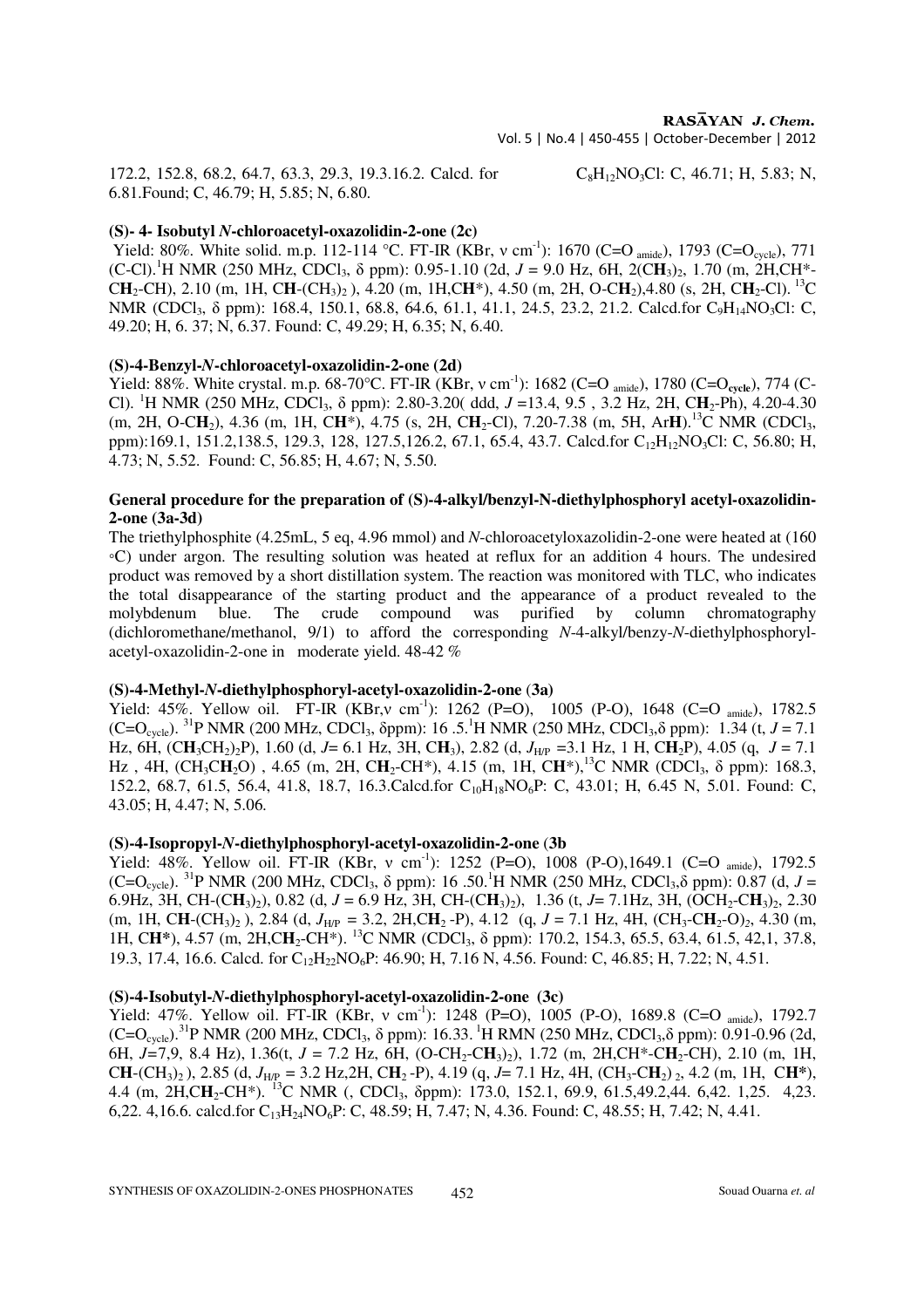# $RAS\overline{AYAN}$  J. Chem.

Vol. 5 | No.4 | 450-455 | October-December | 2012

### **(S)-4-benzyl-***N***-diethylphosphoryl-acetyl-oxazolidin-2-one (3d)**

Yield: 52%. Yellow oilIR (CDCl<sub>3</sub>, cm<sup>-1</sup>): FT-IR (KBr, v cm<sup>-1</sup>): 1258 (P=O), 1008 (P-O), 1689.8 (C=O amide), 1792.7 (C=O<sub>cycle</sub>). <sup>31</sup>P NMR (200 MHz, CDCl<sub>3</sub>,  $\delta$  ppm): 16.22. <sup>1</sup>H NMR (250 MHz, CDCl<sub>3</sub>,  $\delta$ ppm): 1.36 (t,  $J = 7.2$  Hz, 6H,  $(CH_3\text{-}CH_2)_2$ ), 2.85 (d,  $J_{HP} = 3.2$  Hz, 2H, C**H**<sub>2</sub> -P), 2.90 (dd, J= 13.2, 3.4 Hz, 1H, CH<sub>2</sub>-Ph), 3.20 (dd,  $J = 13.6$ , 3.4 Hz, 1H, CH<sub>2</sub>-Ph), 4.19 (q,  $J = 7.1$  Hz, 4H, (CH<sub>3</sub>-CH<sub>2</sub>-O), 4.30 (m, 2H, CH<sub>2</sub>-CH<sup>\*</sup>), 4.58 (m, 1H, CH<sub>2</sub>-CH<sup>\*</sup>), 7.20-7.40 (m, 5H, H-Ar). <sup>13</sup>C NMR (CDCl<sub>3</sub>, δ ppm): 174.0, 154.8, 137.2, 130.2, 128.9, 127.1, 67.1, 61.5, 52.8, 42.1, 38.9, 16.6. Calcd.for C<sub>16</sub>H<sub>22</sub>NO<sub>6</sub>P: C, 54.08; H, 6.19; N, 3.94; Found: C, 54.05; H, 6.22; N, 3.98.

#### **Cytotoxicity**

The cellular growth constitutes the basic criteria that can make from an organism a model of survey<sup>22</sup>. Growth of microorganism can be quantified by increase of the size, the weight or the number. Nevertheless, there are several agents limiting this important criterion. *Paramecium sp* are unicellular ciliate, there is an efficient biological alternative model used to study environmental qualities and toxic effects of industrial, agricultural, in genetic, physiologic and morphologic study. The cytotoxicity of synthesized molecules (**2d and 3c**) was evaluated on the unicellular protiste. Toxic study was determined by the kinetics growth. Protistes sciliates were used in the evaluation of cytotoxic effects of xenobiotic they can be performed using different parameters.

#### **Cell culture and treatment**

The culture medium of paramecium was performed according to the method of Rouabhi et  $al<sup>22</sup>$ . Xenobiotics **2d** and **3c** was tested in aliquots 100 ml of culture (medium with and without aceton), three concentrations were chosen: 50, 100 and 200 µM.

#### **Kinetics of Growth**

Kinetics growth of paramecium is realised by spectrophotometry at  $\lambda = 600$  nm.



Fig.-1: Effect of molecule 2d at different concentrations on *paramecium sp* cell growth

The Fig.-1 represents the variation of Optical Density of molecule **2d** at 50 µM, 100 µM and 200 µM after 72h of treatment. Cells cultures exposed at 50 µM illustrate a similar cell growth to that control and control acetone OD = 0,307nm. Treated cell with 100 and 200  $\mu$ M showed an important decrease of growth.

Treatment of *Paramecium sp* with molecule **3c** at concentrations 50, 100 and 200 µM, (Figure 2) showed a decrease in the growth of cells up 3 days at different concentrations. **3c** compound has an inhibitory effect on the population density growth of protistes.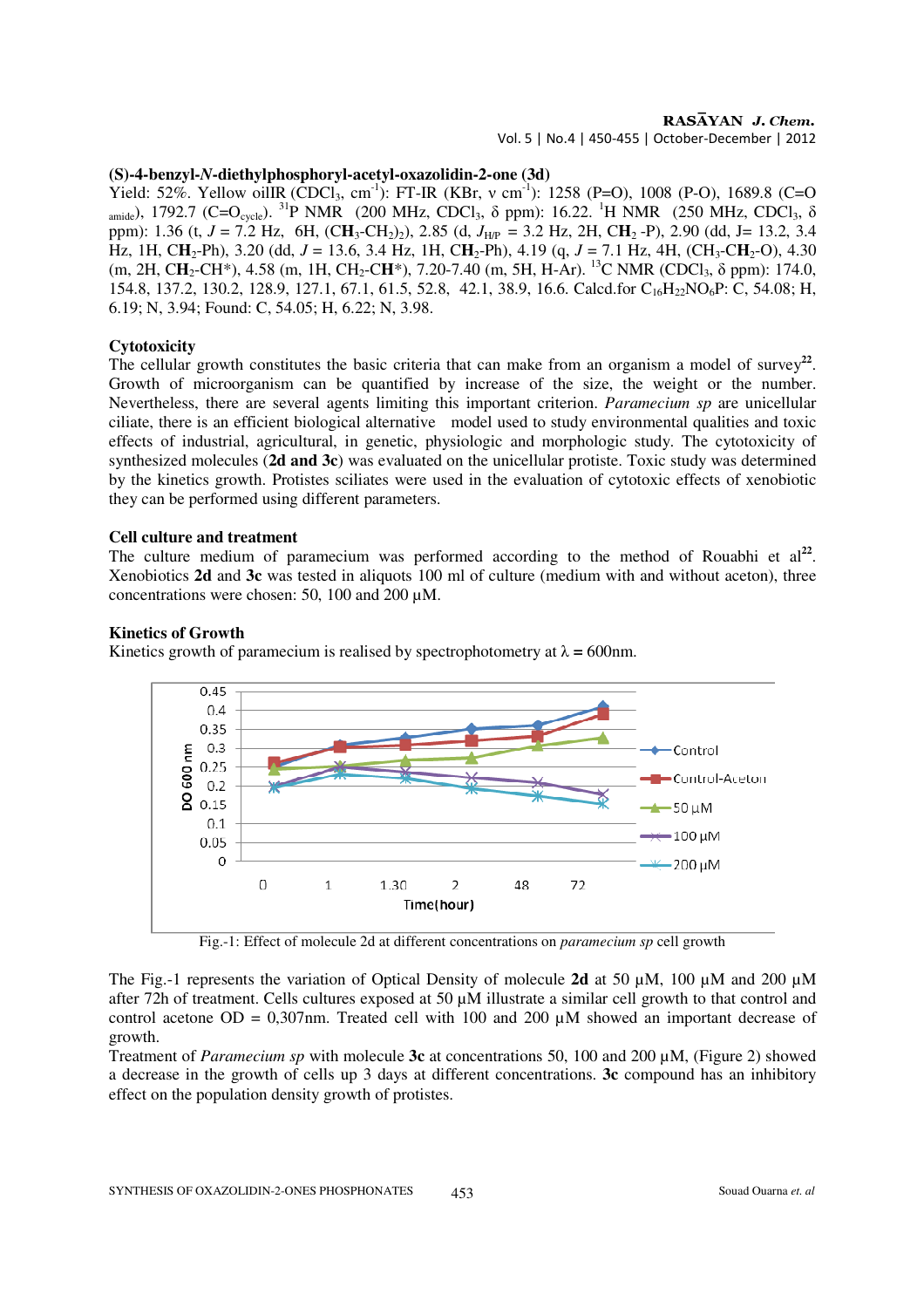

Fig.-2: Effect of molecule 3c on *paramecium sp*cell growth

#### **CONCLUSION**

In summary, four novel oxazolidinon-2-ones containing phosphonate moiety (**3a-3d**) have been synthesized in moderate yield. The synthesis has been performed easily starting from the precursor compounds, chloroacetyl-oxazolidin-2-one (**2a-2d**) and triethyl phosphite using Michaelis-Arbuzov reaction. The cytotoxicity of synthesized molecules (**2d and 3c**) showed promising results.The results suggest that the **2d** and **3c** molecules have a low cytotoxic effect on the studied cells, the high concentration of **2d, 3c** could constitute excellent potentially cytotoxic agents, in particularly in antitumor therapy. The study is extended to modified oxazolin-2-one-phosphonates, these compounds are currently being evaluated for antimicrobial activity, and the results of these investigations will be reported in due course. **ACKNOWLEDGEMENTS**

This work was generously supported by the General Directorate for Scientific Research and Technological Development (DG-RSDT), Algerian Ministry of Scientific Research. (FNR), National Fund of Research. Fruitful discussions with Dr. Ibrahim-Ouali Malika, Aix Marseille university.

#### **REFERENCES**

- 1. (a.)A.R.Katritsky and A. F. Pozharskii, Handbook of Heterocyclic Chemistry and edition, Pergamon, Oxford, (2000). (b) A.R. Katritsky,C. W. Rees and E.F Scriven, In Comprehensive Heterocyclic Chemistry, Eds. Pergamon, Oxford*,* (1996). (c) J. A. Joule and K. Mills, Heterocyclic Chemistry, Blackwell Science: Oxford, (2000).
- 2. (a) M.R. Barbachyn and C. W Ford, *Angew. Chem. Int. Ed.,* **42***,* 2010 (2003). (b) Hutchnson*,* D. K*. Curr. Top. Med. Chem.,* **3**, 1021 (2003).
- 3. D. J. Ager, I. Prakash and D. R.Schaad, *Aldrichim. Acta,* **30**, 3, (1997). (b) D. J. Ager, I. Prakash and and D. R.Schaad, *Chem. Rev*., **96**, 835 (1996). (c) D. A. Evans, J.A. Bartoli and T. L.Shih, *J. Am. Chem. Soc*., **103**, 2127 (1981).
- 4. P.Wei and R. J. Kerns, *J. Org. Chem.,***70**, 4195 (2005).
- 5. M.T. Reetz , M.W.Rrewes and A. Schmitz, Angew. *Chem. Int. Ed. Engl*., **26**, 1141 (1987).
- 6. (a) H. Aoki, L. Ke, S.M. Poppe, E. A. Weaver, R. C. Gadwood, D.L. Shinabarger and M. C. Gonaza, *Antimicrob. Agents Chemother*., **46**, 1080 (2002). (b) J. R. Colca, W. G. Mc-DoanaldD.J. Waldon, L. M. Thomasco, R. C. Gadwood and E. T. Lund, *J. Biol. Chem.,* **278**, 21972 (2003).
- 7. P. Wilson, J. A. Andrews, R. Charlesworth, R.Walesby, M. Singer, D. J. Farrell and Robbins, M. *J. Antimicrob. Chem other*., **51**, 186 (2003).
- 8. (a) A. Kalir, H. H. Kalirand and F. R. Hartley, The Chemistry of Organophosphorus Compounds,Wiley and Sons: New York, (1996). (b) M. Grayson and J. Griffith, Topic in Phosphorus